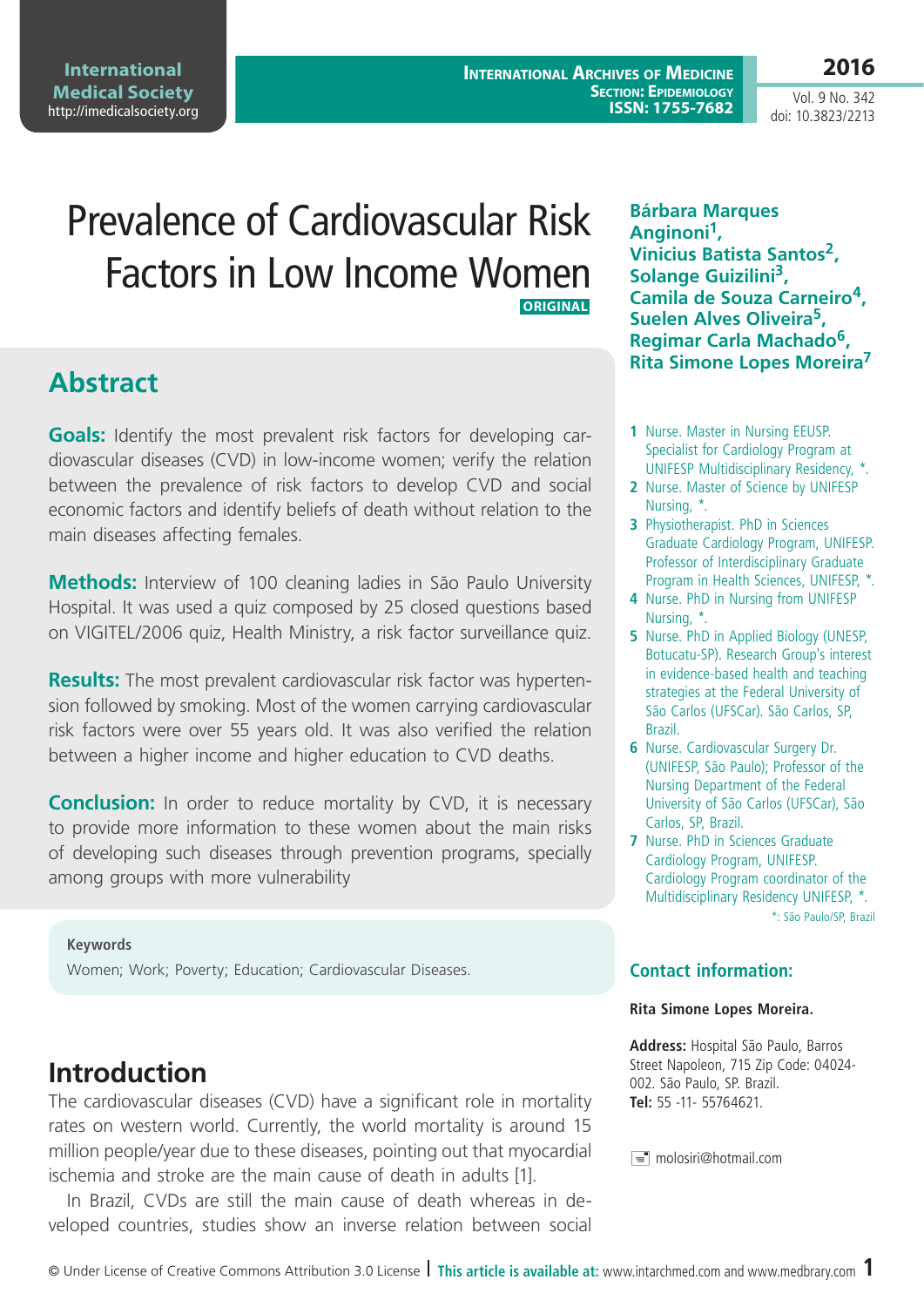economic level and the incidence and mortality by CVDs [2].

At the beginning of the XX century, social, demographic and economic changes have brought a higher life expectancy and the reduction of infection diseases leading to an increase of CVDs [3].

All the socioeconomic and cultural transformation lived during the second half of the XX century, have brought behavioral changes in all population, but more expressive among women. Their insertion in the job market associated to their old tasks as housewives - taking care of family and children – have lead them to a major physical and mental exhaustion, motivating diseases [4].

Thus, many are wrong to affirm that diseases related to circulation are masculine. In all Europe, CVD are responsible for 52% of death among women – a much higher number compared to the deaths among men by the same cause, which is 42% [5].

In Brazil, CVD is the main cause of death among women over 50 years old in menopause, possibly due to the estrogen's natural protection effect up to this period. On this population, there are more deaths caused by CVD (41.3%) when compared to breast cancer deaths [6].

However, there are important differences on the presentation, prognostic and response to the CVD treatment between genders. Studies indicate that women have a lower prevalence of coronary disease as myocardial infarction (MI) compared to men. However, mortality rates is higher among women – which is around 2.46% whereas for men is 1.66%. Regarding stroke, mortality rates are equally high – 2.69% among women, especially among young women [7-9].

A very limiting feature for a good heart therapy in women is it's peculiar anatomy where coronary circulation tends to be more tortuous and of smaller caliber – which decreases the frequency of stent implants, making it difficult to perform the procedure [4].

When survival rates are compared, there are no expressive differences between men and women

but there are distinctions between genders when we discuss the quality of life after surgery. Women remain symptomatic, presenting a higher oclusor translantation rates and a higher probability of a new revascularization. Also, during the post operative period they don't face the disease so well nor its consequences [7-8].

Besides the clinical factors related, the women insertion in the job market can be seen as a trigger to the emergence of circulatory system diseases although that is usually disregarded. The Framingham study highlights the sum of functions - responsibilities between work and family – as an important stressing condition among women [9]. In addition to that, the increasing age, number of working years and smoke placed married and smoking women in a situation of having twice more chances to develop coronary disease [10].

It is evident in literature that women are not familiar about how serious cardiovascular diseases are, their impact in health and the risk factors that trigger them. In addition to that, the lack of knowledge among health professionals about CVD as a main cause of death among women, make this population have their symptoms, many times, analyzed as "emotional matters" [11].

 Although the results of these studies are not leveled, the evidences that females are associated to a lower access to medical care are huge and they point to the need of policies to reduce inequalities. Some studies show that the use of therapies to treat coronary diseases have been unequal between genders, tending to treat women "not so well" [4,11,12].

It is believed that the multiples mistakes made during coronary disease treatments among women were due to a relatively low proportion of female patients included in the studies. Women represent not more than 30% of the total enrolled patients on the majority of clinical trials. Therefore, their treatment have been based in evidences found in studies made mostly with males [7, 8].

Factors as devaluation of the disease by health professionals, the lack of information about the di-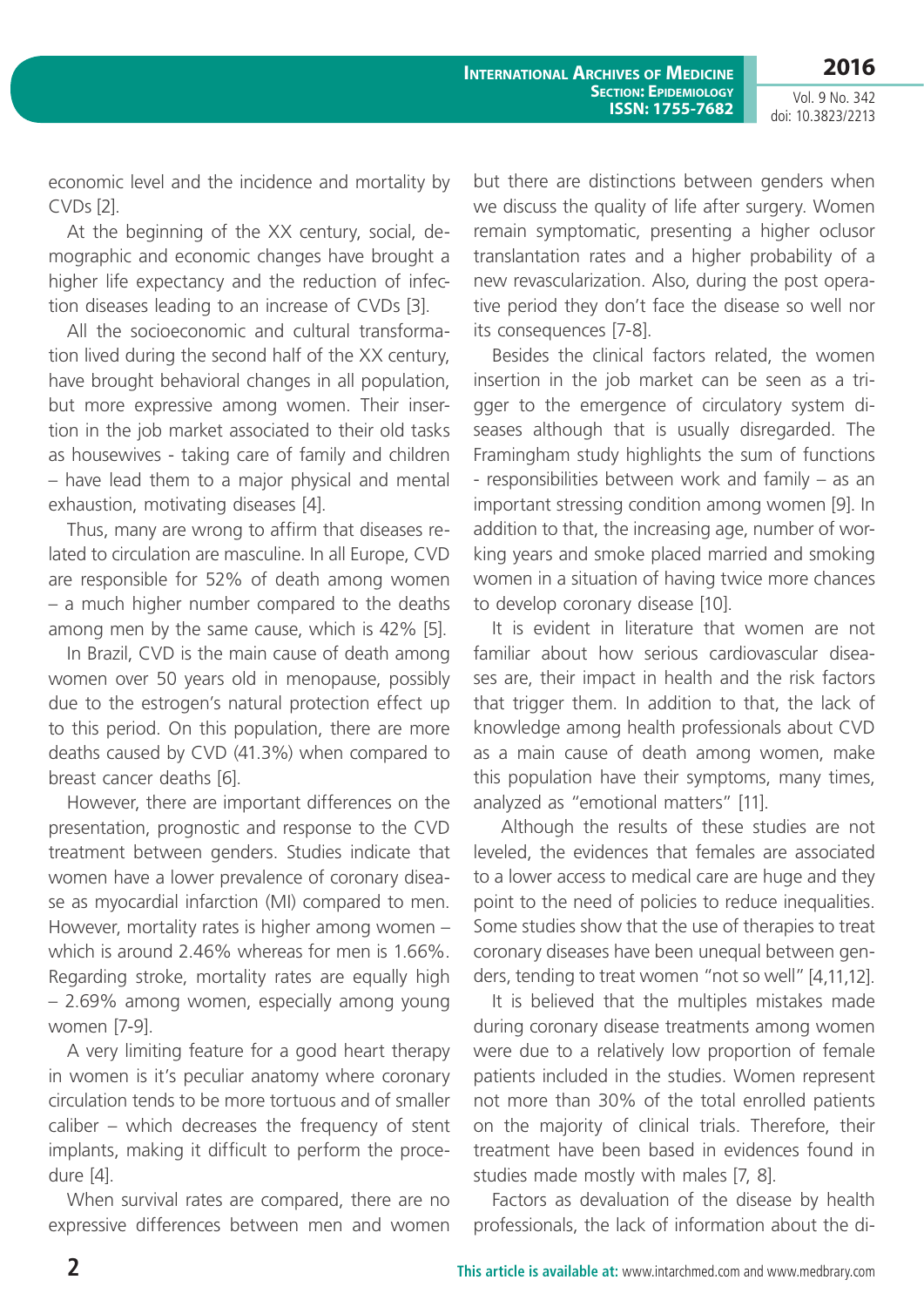sease among women, and even media campaigns focusing other diseases in women, may information get worse leading to an increase of CVD incidence. In this context, there is a need for clinical researches that include a higher number of women, and above all, it is believed that studies focused on female heart health will produce specific results to the female population contributing to a better development of precise diagnosis and even development of new treatments.

Based on the above, the objective of this study was to identify the most prevalent risk factors for cardiovascular diseases (CVD) development in lowincome women; verify the relation between the prevalence of risk factors to develop CVD and social economic factors and to identify beliefs about death without relation to the main diseases that affect females.

### **Methods**

This is a descriptive study using a quantitative approach. The research was made through active search with employed women of a company that provides cleaning services to the São Paulo University Hospital.

We have included women of same age or over 18 years old, no race distinction, all employed and earning the same salary or less than two minimum wage and that has accepted to take part of it leading us to a number of 100.

In order to gather data, a quiz composed of 25 closed questions was used, from July to August, 2012. The quiz was built in two parts – the first aiming to characterize their socioeconomic-cultural situation and the second part, the CVD risk factors, information about their first line ancestors (parents), tests that the interviewed had to undergo, the physician specialty who asked for them and type of health insurance (private or public).

The second part of the quiz referred to the question: what would she most likely to die ? The answer given by them was based on their subjectivity, beliefs and perception.

The data gathering was made by private interview before they start to work or right after that and lasted around 20 minutes during which the researcher read each question and wrote down all the answers. It was held at the hospital cleaning service´s office.

The elaboration of the questions about characterization and risk factors were based on VIGI-TEL/2006 quiz – Health Ministry – and the rest of the questions were built according to the objectives of the research.

For statistical analysis purposes, initially the normality of the facts was analyzed according to the Kolmogorov-Smirnov normality test and then all data were subjected to parametric tests.

The ANOVA tests were used to compare averages; Pearson correlation tests were used to analyze the interconnection between averages; square Qui test and the two proportions equality test – which is a non parametric test that compares if the answers proportion of two specific variables and /or their levels are statistically significant.

In order to calculate p-value, each answer level was compared always to the most prevalent described as Reference (ref.). It was considered statistically significant p<0,05 with confidence interval of 95%. The project was sent and approved by the Ethic and Research Committee as reported 02838612.0.0000.5505. The participants were accepted only after they've signed a free and clear consent term that gives them the right either to accept or not to take part of the study, according to the resolution 466/12 of Health National Council which regulates the research evolving human beings.

#### **Results**

Before the analysis of the facts, it was identified that among 100 women, 51% were brown, aged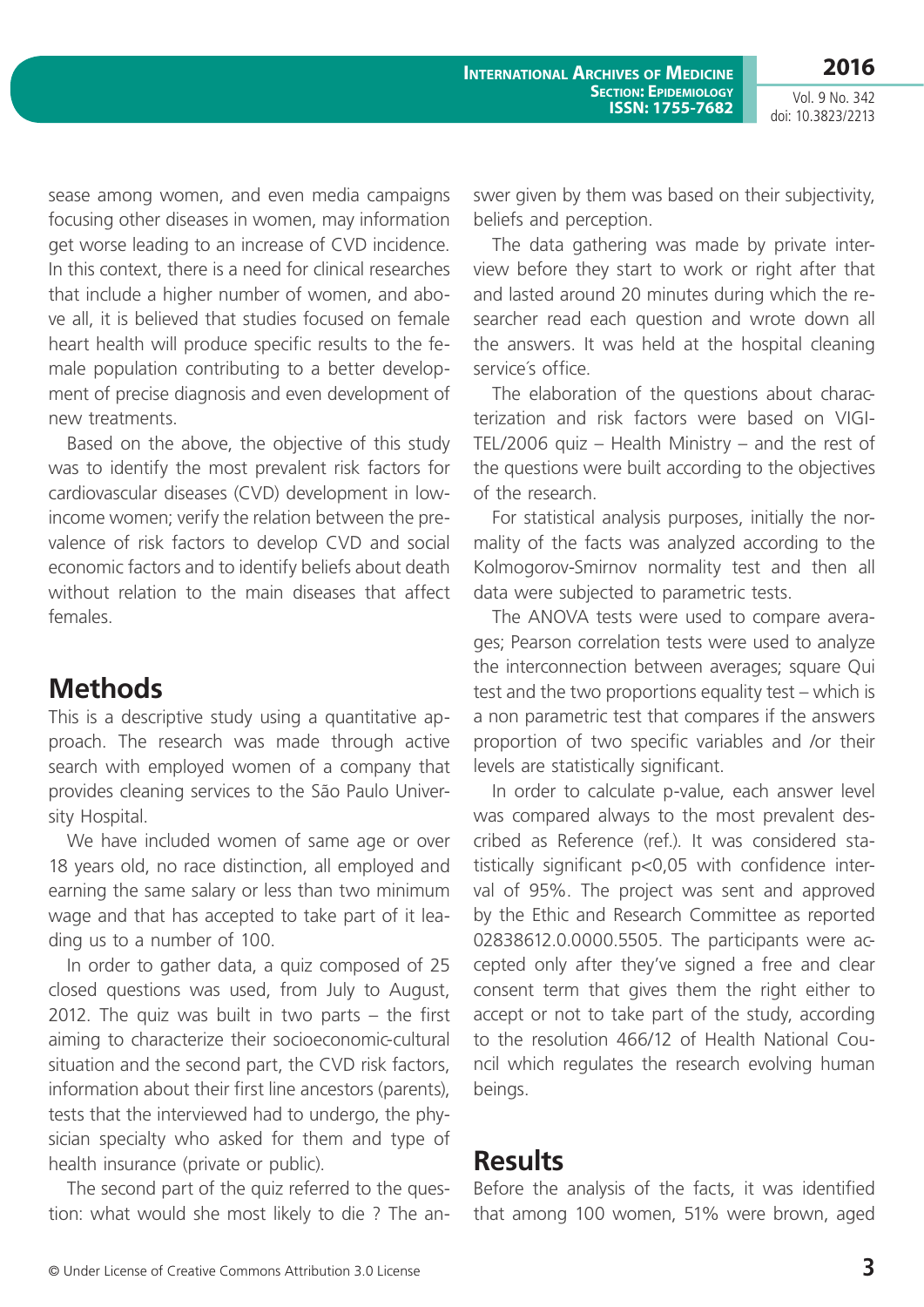RF. São Paulo, 2013.

Vol. 9 No. 342 doi: 10.3823/2213

between 46-55 years old, 28% were married, 49% had 1 to 4 years of education and 30% had children. About socioeconomic profile, 63% had their own home, 33% aged between 46-55 years old and 30% had children.

Among the risk factors presented, systemic hypertension (SH) was the most present (26%), but when compared to other more frequent ones, it was not observed an statistical difference. **(Table 1)**

**Table 1.** Cardiovascular Risk Factors Distribuition São Paulo, 2013.

| <b>Risk Factors</b>                  | N  | $\%$ | P-value* |  |
|--------------------------------------|----|------|----------|--|
| Smoking                              | 26 | 26   | 0.750    |  |
| Diabetes Mellitus                    | 12 | 12   | 0.005    |  |
| Systemic Arterial Hypertension       | 28 | 28   | Ref.     |  |
| Dyslipidemia                         | 16 | 16   | 0.041    |  |
| Use of birth control methods         | 17 | 17   | 0.063    |  |
| *: equality test of two proportions. |    |      |          |  |

When comparing the number of risk factors to the age of the women surveyed, it was observed an interval between 56 and 65 years old as a subgroup with a higher number of cardiovascular risk factors and average of 2.14 related to risk factors associated. There was no differences statistically significant observed concerning race and marital status. **(Table 2)**

Analyzing risk factor numbers and marital state, we can highlight stable relationships and divorced subgroups presenting higher number of risk factors 1.76 and 1.78 respectively with p=0.83 – difference not considered statistically significant.

Comparing risk factors number with race, we observe whites with a higher number of risk factors (1.82) but with no significant statistic difference  $(p=0.216)$ 

But evaluating the number of risk factors by the number of years of education, we observe that women who went to school during 5 to 8 years had a higher number of risk factors. Among the women that had only 1 to 4 and 9 to 11 of years of educa-

| Age                                | <b>18 to</b><br>25       | $26$ to<br>35  | $36$ to<br>45 | 46 to<br>55    | 56 to<br>65    | P-value* |
|------------------------------------|--------------------------|----------------|---------------|----------------|----------------|----------|
| Average                            | 1.50                     | 1.11           | 1.66          | 1.79           | 2.14           |          |
| Median                             | 1.5                      | 1              | 1             | 1              | $\overline{2}$ |          |
| Standard<br>Deviation              | 0.53                     | 1.08           | 1.26          | 1.22           | 0.90           |          |
| Coefficient<br>of Variation<br>(%) | 35                       | 97             | 76            | 68             | 42             | 0.216    |
| Minimum                            | 1                        | $\Omega$       | $\bigcap$     | $\Omega$       | 1              |          |
| Maximum                            | $\overline{\phantom{a}}$ | $\overline{4}$ | 5             | $\overline{4}$ | 3              |          |
| $\mathbb N$                        | 10                       | 18             | 32            | 33             | 7              |          |
| Confidence<br>Interval             | 0.33                     | 0.50           | 0.44          | 0.42           | 0.67           |          |
| *: ANOVA test.                     |                          |                |               |                |                |          |

**Table 3.** Comparison between school years number and RF number São Paulo, 2013.

| Age                            | 18 <sub>to</sub><br>25 | $26$ to<br>35 | 36 to<br>45    | P-value* |
|--------------------------------|------------------------|---------------|----------------|----------|
| Risk Factor Average            | 1.49                   | 2.15          | 1.48           |          |
| Median                         | 1                      | $\mathcal{L}$ | $\mathcal{L}$  |          |
| <b>Standard Deviation</b>      | 0.96                   | 1.50          | 1.12           |          |
| Coefficient of<br>Variation(%) | 64                     | 70            | 76             | 0.070    |
| Minimum                        | $\Omega$               | $\bigcap$     | O              |          |
| Maximum                        | $\overline{4}$         | 5             | $\overline{4}$ |          |
| Number                         | 49                     | 20            | 31             |          |
| Confidence Interval            | 0.27                   | 0.66          | 0.39           |          |
| *: ANOVA test.                 |                        |               |                |          |

tion had the same average risk factors, but with no statistically relevance. (p=0.07) **(Table 3)**.

There was no significant statistic differences comparing the number of risk factor to owning a house and an automobile, that is, women that own a house had an average of 1,68 risk factor and the ones that didn't own houses 1.51 with value  $p=0.48$ . Concerning owning a car, women who owns a car

**Table 2.** Comparison between Age and number of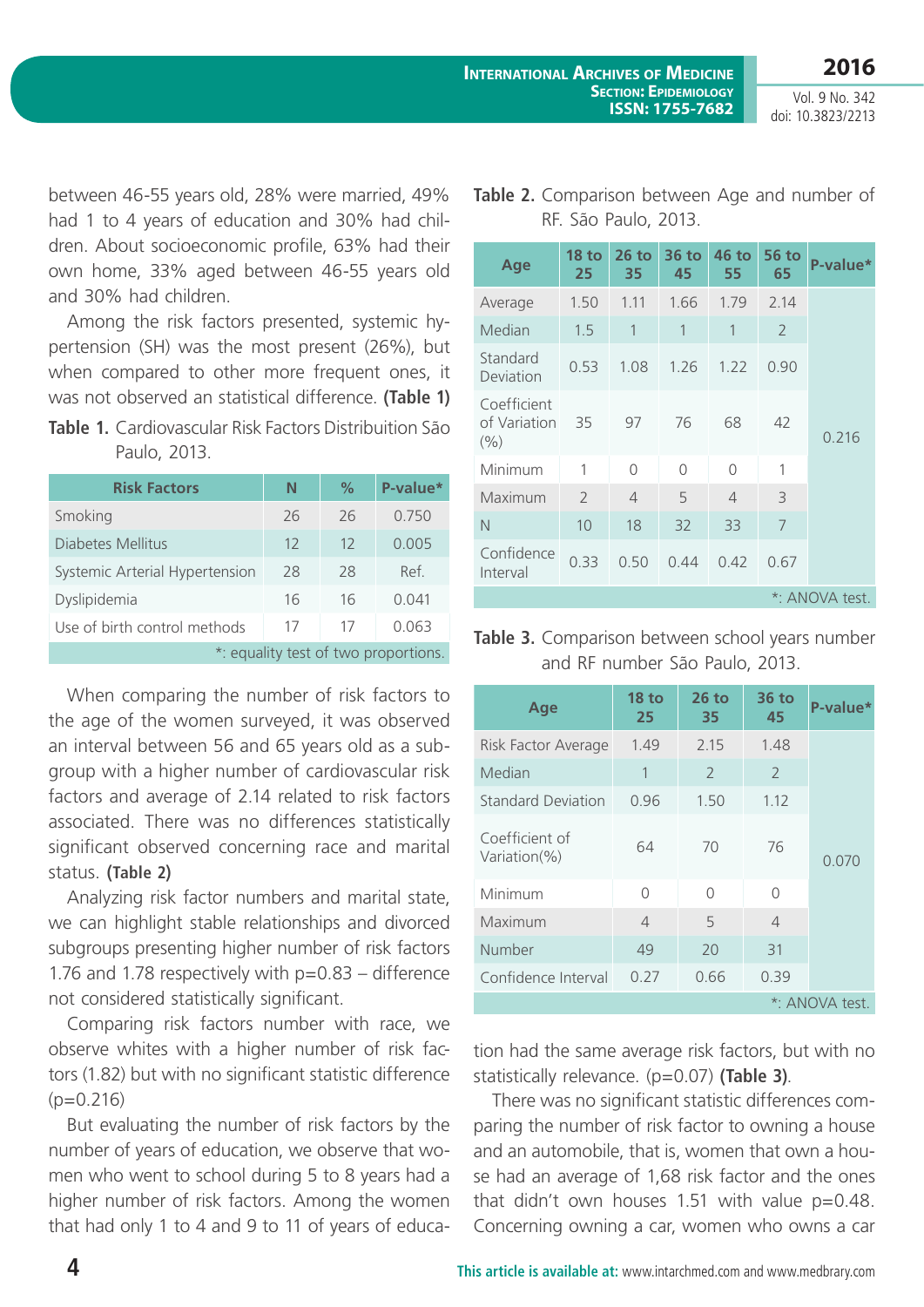**International Archives of Medicine Section: Epidemiology ISSN: 1755-7682** **2016**

Vol. 9 No. 342 doi: 10.3823/2213

presented an average of 1.75 and the ones that didn't own a car presented 1.60 with value  $p=0.62$ .

Women that are the only provider for their homes didn´t present more to risk factors to develop CVD compared to the ones who share their expenses with another resident.

When asked about a number of diseases and the probability of death, by the Pearson correlation, it was found that there is a positive correlation between economic factor and knowledge about their heart health. It was observed that from the women that owns a house or a car, 63% believed that acute myocardial infarction (AMI) and stroke are the diseases responsible for females death compared to women that didn´t own a car nor a house.

The research in question has also revealed that there is no correlation between level of education and level of belief about the influence of CVD on female deaths.

The main diseases women believe to have more probability to die were: accidents (traumas) 54%, in second place AMI, in third place stroke followed by gynecological diseases and depression. **(Table 4)**

Asthma was the disease with a lower chance of death, according to the research (85%,) followed by hepatitis/AIDS (83%) and tuberculosis (81%) with no significant differences statistically.

#### **Table 4.** Distribuition of beliefs, diseases with higher probability of Death São Paulo, 2013.

| <b>Higher Probability of Death</b> | N  | $\%$ | P-value* |
|------------------------------------|----|------|----------|
| Accident (external causes)         | 54 | 54   | Ref.     |
| Myocardial Infarction              | 50 | 50   | 0.571    |
| Stroke                             | 40 | 40   | 0.047    |
| Uterine Cancer                     | 38 | 38   | 0.023    |
| Depression                         | 35 | 35   | 0.007    |
| Breast Cancer                      | 28 | 28   | < 0.001  |
| Tuberculosis                       | 19 | 19   | < 0.001  |
| Hepatitis/AIDS                     | 16 | 16   | < 0.001  |
| Asthma                             | 12 | 12   | < 0.001  |
| *: two proprotion equality test.   |    |      |          |

About medical specialty that women most look for, it was identified in this study that women aged between 46 to 55 choose a general practitioner (51.5%) followed by a gynecologist (33.3%). In the range of 56 to 65 years old, the most prevalent medical specialty chosen was also the general practitioner (71.4%). Compared to all other specialties this value is considered statistically significant.

# **Discussion**

The cardiovascular diseases represent the major cause of mortality among men and women [1]. Recent studies have identified the risk factors to develop CVD as being the same to men and women, but the impact of SH or diabetes mellitus (DM) is higher in women than in men [2, 4, 5, 12-14]. The present study identified that in low-income women workers, the risk factor most likely to develop cardiovascular diseases was SH.

According to *InterHeart Study* data, SH contributes with about 35% of all cardiovascular events and around 45% of the non-diagnosed stroke cases in women, increasing the risk of CVD in four times when compared to normotensive women [15].

Studies indicate that above 55 years old, the percentage of women developing SH is higher than in males and affirms that certainly 80% of women will develop this pathology during menopause [4, 7-12].

About smoking, among the interviewed women, there was a prevalence of 26%, turning to be the second most prevalent risk factor. In the USA 21% of the women are smokers and recent data indicate that death risk caused by CVD increases 31% among women exposed to smoke at work or at home and that is considered the main modified risk factor of cardiovascular mortality [12].

Dyslipidemia (DLP) and diabetes mellitus, respectively, carried out the third and fourth places in the risk factor ranking that affected the interviewed women. Recent data from AHA (*American Heart Association*) show that 48% of North Ame-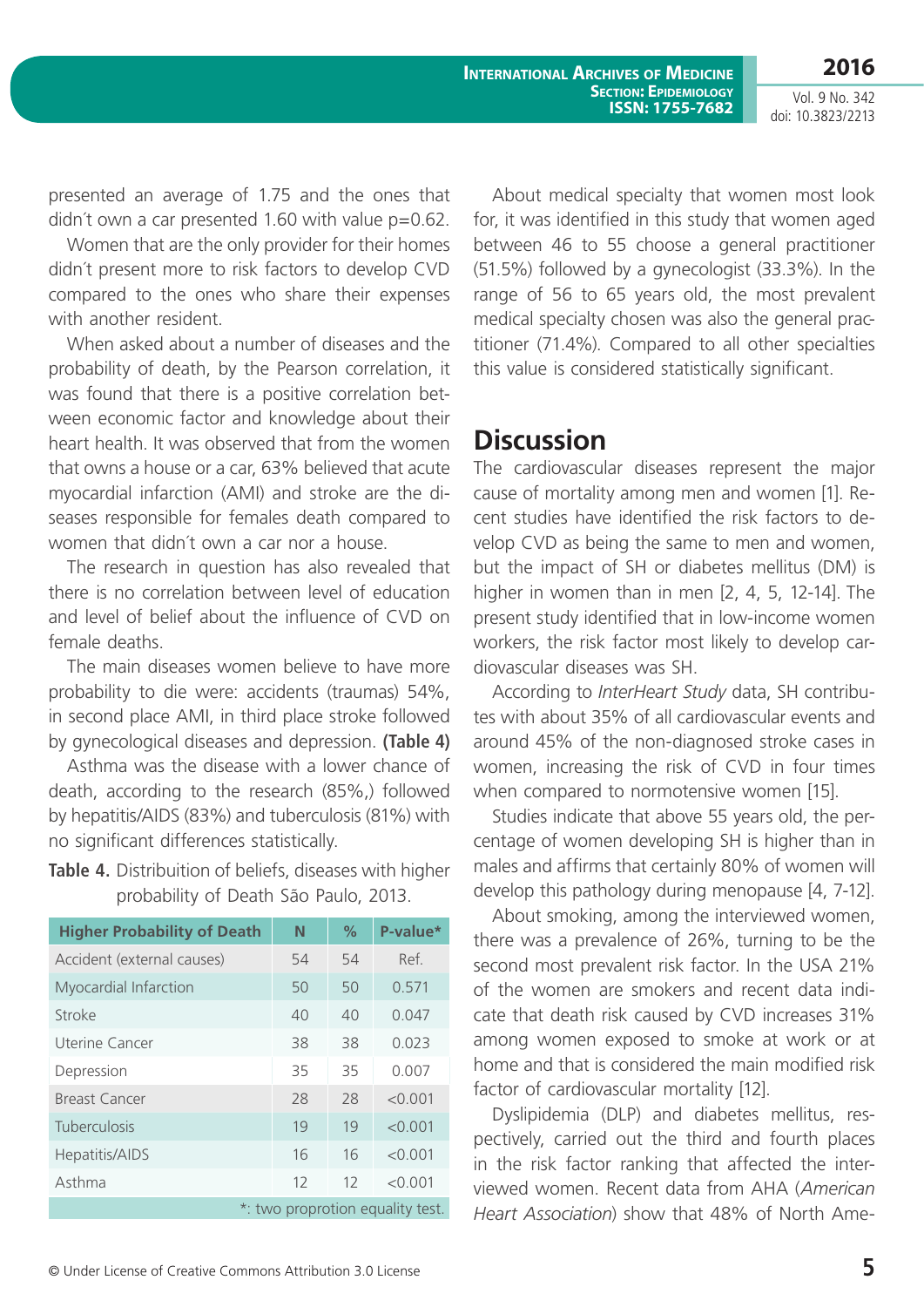**International Archives of Medicine Section: Epidemiology ISSN: 1755-7682**

Vol. 9 No. 342 doi: 10.3823/2213

**2016**

rican women suffer from dyslipidemia - such data is much higher if compared to the 16% found in our research. Almost half of the North American women present dyslipidemia but only 31% of them have associated the cholesterol increase to a CVD cause and only 1% have associated the increase of triglycerides rate to a risk factor [12].

Only 5 % of the interviewed women in this study have mentioned regular physical activities, which is a worrisome data since medium intensity aerobics, practiced for 30 minutes minimum every 3 days per week may cause an impact to reduce the risks of cardiovascular events on the order of 30% to 40%. Not to mention that the protective impact that physical exercises cause to avoid CVD is higher in women than in men [12].

It was identified in this study the existence of a direct relation between the presence of more CVD factors in women and the advancing age. The information found were equivalent to international and national studies proving that from 55 years old and over, women present more risk factors and become more susceptible to CVD than men [4, 14-16].

When race category was analyzed, it was verified that White present more susceptibility to CVD. It is important to remember that there were no Indian or Eastern women. So, as the results were very close, it was considered that the obtained data didn´t have statistically significant difference between subcategories. This way the study clashes with the data of a research held in the United States that proves the prevalence of two major risk factors among Blacks (48,7%) and a minor among Asians (25,9%). In this study, Blacks also presented a higher prevalence of hypertension and Whites presented more prevalence of hypercholesterolemia [13].

This research revealed the existence of a relation between a lower education level and a higher prevalence of risk factor to develop CVD among the interviewed. The subgroup of women that have studied from 5 to 8 years presented more risk factors when compared to the subgroup of women that went to school from 9 to 11 years. The data corroborate another research [14].which demonstrates that North American women with less education also presented more CVD risk factors.

In order to evaluate the interviewed beliefs about what they most likely would die , it was presented to them a list of diseases and previously selected causes for them to choose the one with a greater chance. The most cited was external causes like an accident (54%) followed by myocardial infarction (50%) and stroke (40%). These results confirm data of a study held in USA in 2011 which affirms that a little more than a half of women believed that CVD are the main cause of death among them and less than a half know the values considered healthy of some risk factors like blood pressure and cholesterol  $[14]$ .

The gynecological diseases like uterine cancer and breast cancer were in fourth and sixth places respectively in our research, behind diseases like infarction and stroke which are in second and third position. We can consider these result a great advance when analyzing a national survey carried out by the American Heart Association in 2003 in which it was revealed that 35% of women cited breast cancer as the major health threat while only 13% believed it was heart diseases, though heart diseases kill more than all the cancers combined [11, 13].

The diseases women believe they have least chance to die were asthma (85%) followed by hepatitis/ AIDS (83%) and tuberculosis (81%). The opinion of these women confirm the epidemiological transition suffered by Brazil during the last decades, where infectious diseases as cited above are no longer a reason to worry for the population after the creation of vaccines and prevention methods, paving the way to make cardiovascular diseases the great villains of this century.

Women with a higher income believed that heart attack and stroke are important diseases among females and that they both might lead them to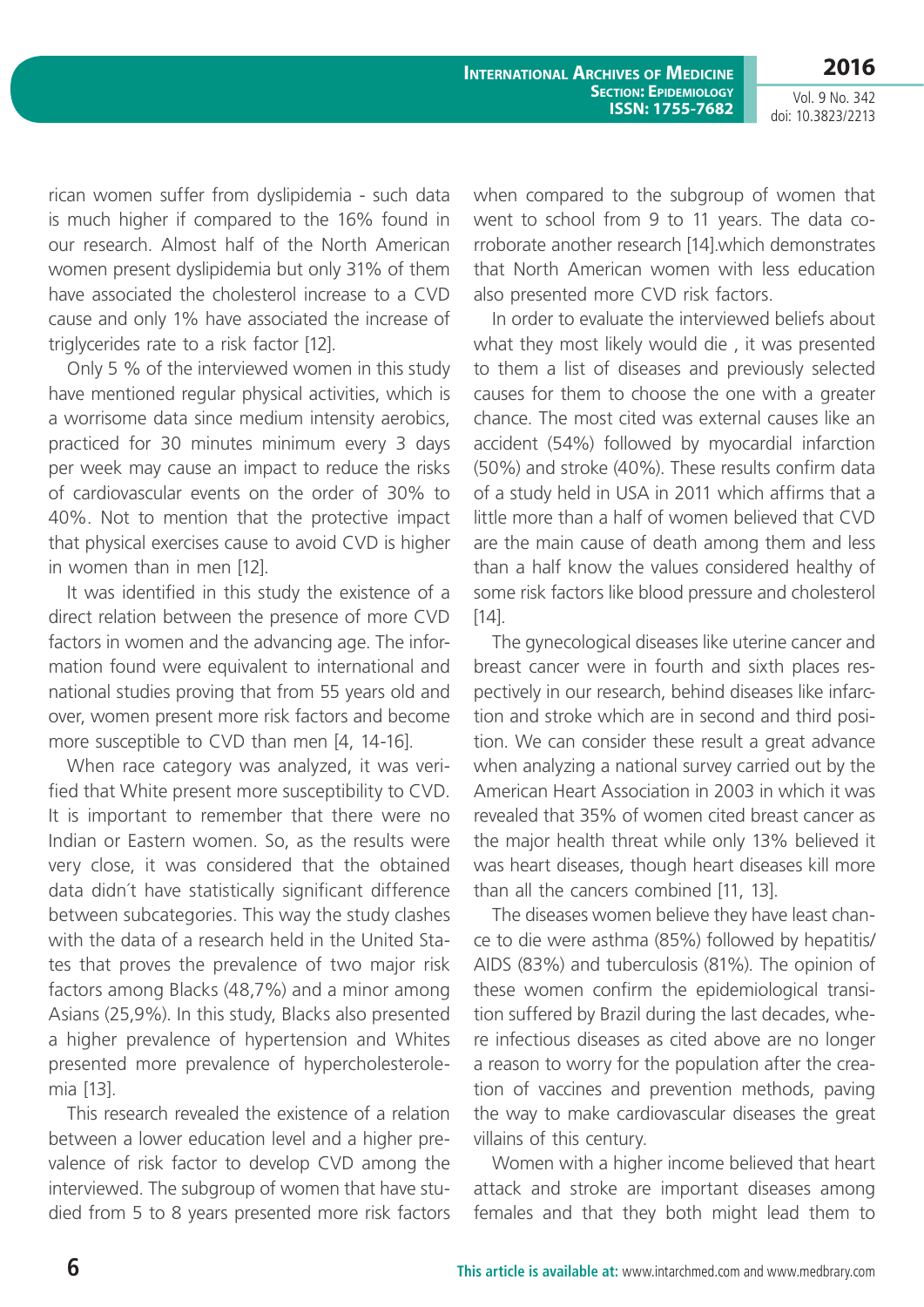die. It was found in an international literature the existence of a socioeconomic factor web running along with the increase of the cardiovascular disease risk development among women, not associated to knowledge. Women with annual family income less than 20 thousand dollars have presented a rate of five years free of cardiovascular events against 7 years of those with family income equal or higher than 50 thousand dollars per year [11, 15-16].

The authors affirm that the lack of financial resources available among low income families makes the access to health care difficult, leading to a underutilization of prevention and basic attention services which contributes to worsening diseases. Besides that, low income women reported they get sick more often during the year, which compromises their productivity and creates tension in the workplace. Reports show that the tension in workplace speed the cardiovascular diseases risk [11, 12, 16- 18].

The other objective of this study was to analyze the correlation between level of education and beliefs of chance to die related to cardiovascular diseases in females. As a result, there was no relation obtained.

Literature ensures that [15-18] the lack of knowledge and consciousness among women about the threat that CVD are to their lives, can be considered as one of the main factors that cause a high mortality in this group.

This way it is necessary that women of all races and ages became aware of the importance of CVD and start to take notice about which risk factor prevail in the groups they belong. Also, the responsability of the health professionals is not excluded in learning about the high risk that heart diseases affect females and its differentiated symptomatology since females are more likely to experience "atypical" symptoms.

### **Conclusions**

Nowadays there is no doubt about the importance of studies related to cardiovascular diseases all over the world. The myth that they were predominantly male diseases fell not long ago when specialists and government agencies, like DATASUS, have released that CVD are the main cause of death of women over 55 years old. But many professionals and women themselves still believe that other diseases are more threatening to their health and leading them not to give the proper importance to CVD, as revealed in this study.

Analyzing the socioeconomic profile of low income women, we conclude that HAS and smoking are the main cardiovascular risk factor followed by DLP and DM, and all this factors are considered modifiable or potentially modifiable.

Comparing age and level of education with number of risk factor we conclude that the higher the age and the lower level of education, the higher the number of cardiovascular risk factor is, although there is no statistic significance. In relation to the economic level, we came to a conclusion that the greater the number of goods, the greater the amount of risk factors although without statistical significance. Concerning beliefs about possibility of death, we conclude that accidents (external factors) followed by AMI and stroke are the main causes women believed they had a greater chance of dying.

The results indicate a high prevalence of modifiable or potentially modifiable risk factors in this population, expressing this way the need to create campaigns aiming to aware women about cardiovascular diseases, thus making it possible to change the death scenario of this group

#### **References**

 **1.** IOM (Institute of Medicine). 2010. Promoting Cardiovascular Health in the Developing World: A Critical Challenge to Achieve Global Health. Washington, DC: The National Academies Press.